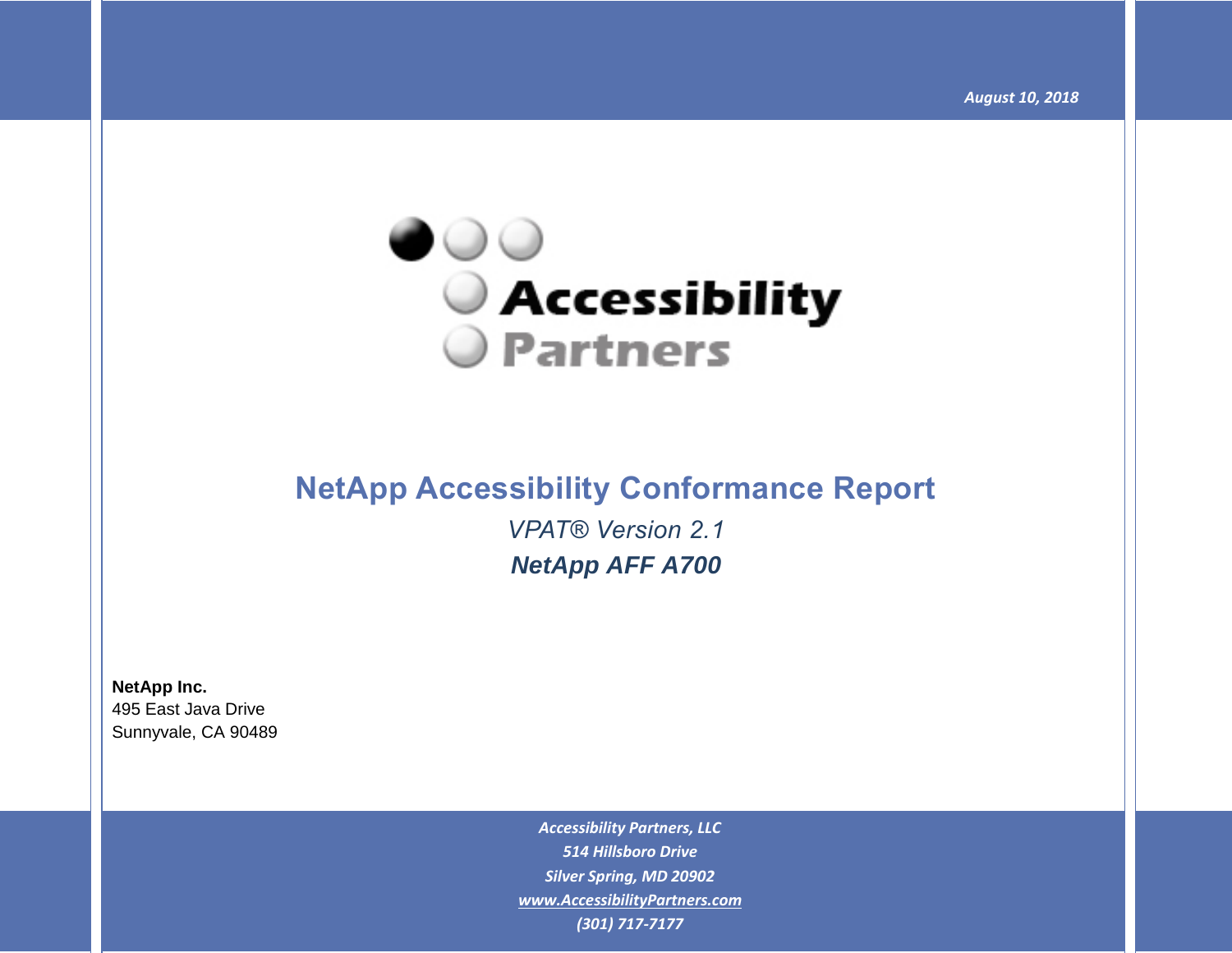*NetApp AFF A700*

## **Name of Product/Version**

**Name of Product:** NetApp AFF A700

## **Product Description**

Product is storage hardware.

### **Notes**

This Voluntary Product Accessibility Template (VPAT) provides guidance on the accessibility characteristics of **NetApp AFF A700** as of **August 10, 2018** and is only valid for the version and date it was tested.

## **Evaluation Methods Used**

Hardware was evaluated against Section 508 requirements by manually checking dimensions, control operation and tactilely discernible, visual inspection of identification markings such as labels and display screens, and conformation by NetApp engineers for warnings and error notifications.

## **Applicable Standards/Guidelines**

This report covers the degree of conformance for the following accessibility standard/guidelines:

| <b>Standard/Guideline</b>                                                            | <b>Included In Report</b> |  |
|--------------------------------------------------------------------------------------|---------------------------|--|
| Web Content Accessibility Guidelines 2.0, at http://www.w3.org/TR/2008/REC-          | No.                       |  |
| WCAG20-20081211/                                                                     |                           |  |
| Revised Section 508 standards as published by the U.S. Access Board in the Federal   |                           |  |
| Register on January 18, 2017                                                         |                           |  |
| Corrections to the ICT Final Rule as published by the US Access Board in the Federal | Yes.                      |  |
| Register on January 22, 2018                                                         |                           |  |
| EN 301 549 Accessibility requirements suitable for public procurement of ICT         |                           |  |
| products and services in Europe, at http://mandate376.standards.eu/standard          | No                        |  |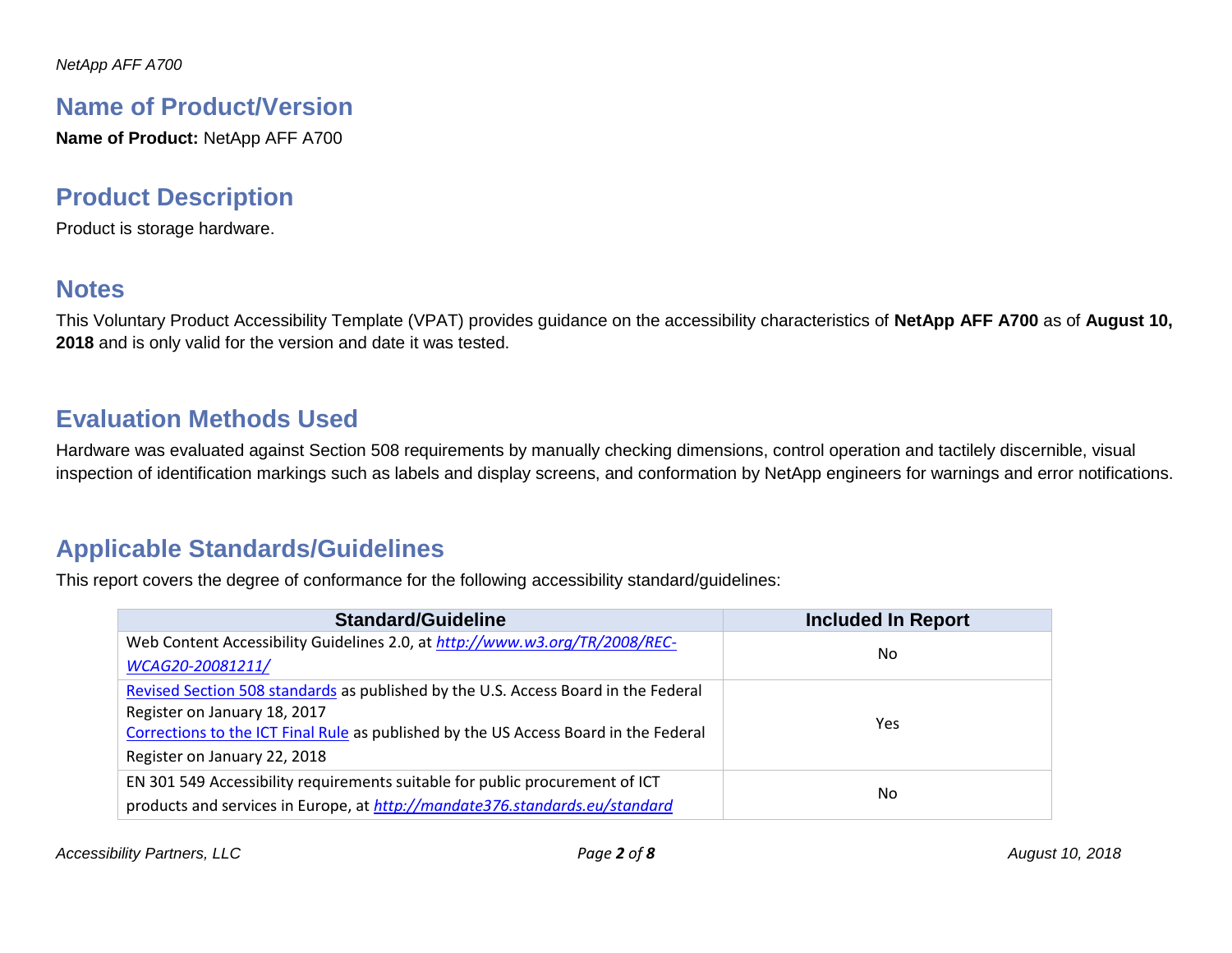## **Terms**

The terms used in the Conformance Level information are defined as follows:

- **Supports**: The functionality of the product has at least one method that meets the criterion without known defects or meets with equivalent facilitation.
- **Supports with Exceptions**: Some functionality of the product does not meet the criterion.
- **Does Not Support**: The majority of product functionality does not meet the criterion.
- **Not Applicable**: The criterion is not relevant to the product.
- **Not Evaluated**: The product has not been evaluated against the criterion. This can be used only in WCAG 2.0 Level AAA.

## **2017 Section 508 Report**

#### **Chapter 3: Functional Performance Criteria (FPC)**

| <b>Criteria</b>                   | <b>Conformance Level</b> | <b>Remarks and Explanations</b>                                                                                                                      |
|-----------------------------------|--------------------------|------------------------------------------------------------------------------------------------------------------------------------------------------|
| 302.1 Without Vision              | Supports                 | The product may be operated without vision. Status<br>information is available through the management software<br>such as OnCommand Systems Manager. |
| 302.2 With Limited Vision         | <b>Supports</b>          | The product may be operated without vision and does not<br>require visual acuity greater than 20/70.                                                 |
| 302.3 Without Perception of Color | Supports                 | Color coding is not the sole means of conveying<br>information.                                                                                      |
| 302.4 Without Hearing             | Supports                 | Does not require user hearing to operate or for<br>information retrieval.                                                                            |
| 302.5 With Limited Hearing        | Supports                 | Does not require user hearing to operate or for<br>information retrieval.                                                                            |
| 302.6 Without Speech              | Supports                 | User speech is not required for operations.                                                                                                          |
| 302.7 With Limited Manipulation   | Supports                 | Operation and information retrieval does not require fine<br>motor control and simultaneous actions.                                                 |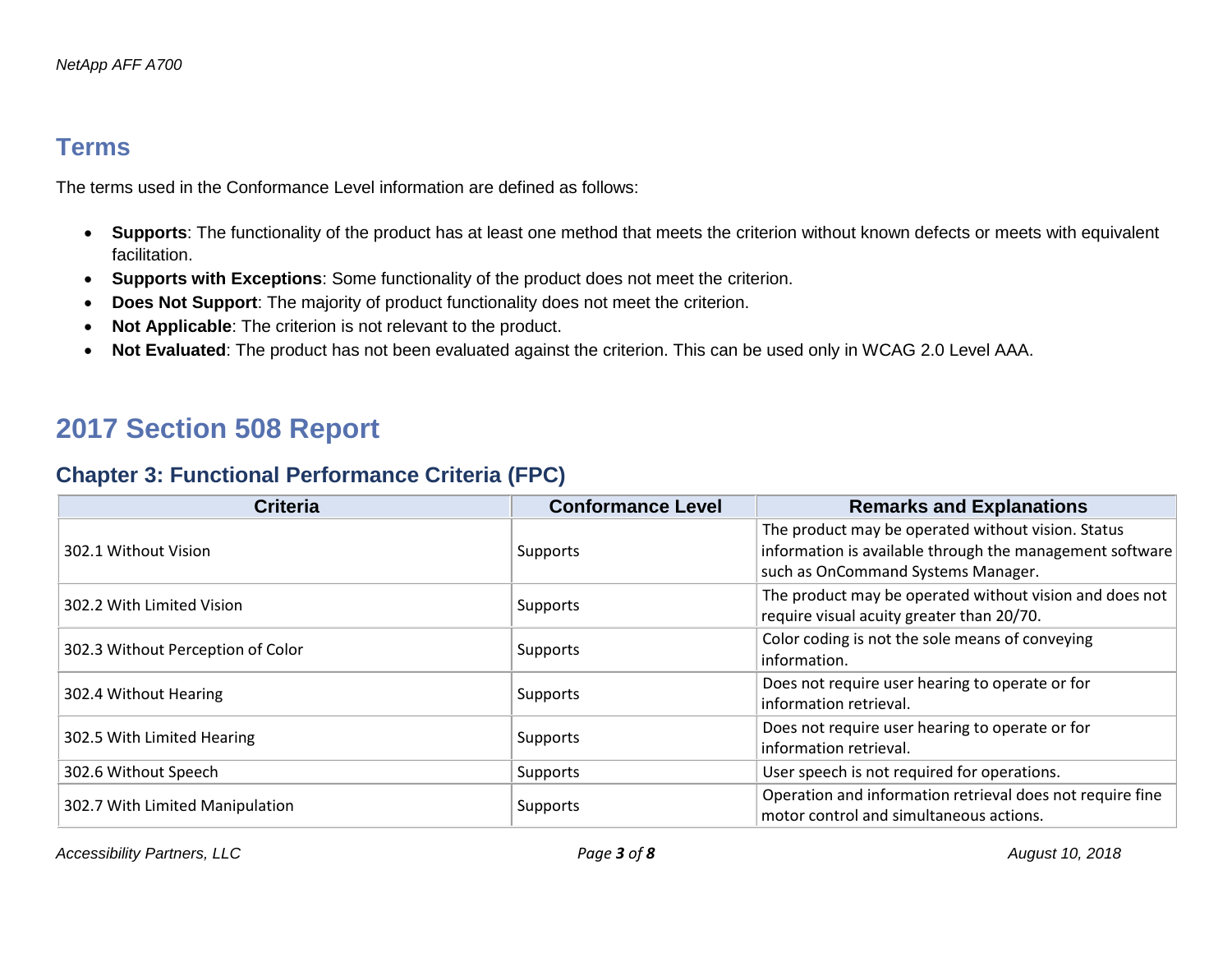| Criteria                                                       | <b>Conformance Level</b> | <b>Remarks and Explanations</b>                                                                      |
|----------------------------------------------------------------|--------------------------|------------------------------------------------------------------------------------------------------|
| 302.8 With Limited Reach and Strength                          | Supports                 | Operation and information retrieval does not require fine<br>motor control and simultaneous actions. |
| 302.9 With Limited Language, Cognitive, and Learning Abilities | ' Supports               |                                                                                                      |

## **Chapter 4: Hardware**

| <b>Criteria</b>                                            | <b>Conformance Level</b>            | <b>Remarks and Explanations</b>                                            |
|------------------------------------------------------------|-------------------------------------|----------------------------------------------------------------------------|
| 402 Closed Functionality                                   | Heading cell - no response required | Heading cell - no response required                                        |
| 402.1 General                                              | Heading cell - no response required | Heading cell - no response required                                        |
| 402.2 Speech-Output Enabled                                | Heading cell - no response required | Heading cell - no response required                                        |
| 402.2.1 Information Displayed On-Screen                    | Not Applicable                      | Product does not have a display screen.                                    |
| 402.2.2 Transactional Outputs                              | Not Applicable                      | Speech output is not supported.                                            |
| 402.2.3 Speech Delivery Type and Coordination              | Not Applicable                      | Speech output is not supported.                                            |
| 402.2.4 User Control                                       | Not Applicable                      | Speech output is not supported.                                            |
| 402.2.5 Braille Instructions                               | Not Applicable                      | Speech output is not supported.                                            |
| <b>402.3 Volume</b>                                        | Heading cell - no response required | Heading cell - no response required                                        |
| 402.3.1 Private Listening                                  | Not Applicable                      | Speech output is not supported.                                            |
| 402.3.2 Non-private Listening                              | Not Applicable                      | Speech output is not supported.                                            |
| 402.4 Characters on Display Screens                        | Not Applicable                      | Product does not have a display screen.                                    |
| 402.5 Characters on Variable Message Signs                 | Not Applicable                      | Product does not use variable message<br>signs.                            |
| <b>403 Biometrics</b>                                      | Heading cell - no response required | Heading cell - no response required                                        |
| 403.1 General                                              | Not Applicable                      | Biometrics are not used.                                                   |
| 404 Preservation of Information Provided for Accessibility | Heading cell - no response required | Heading cell - no response required                                        |
| 404.1 General                                              | Supports                            | Storage hardware does not modify the<br>data that is stored and retrieved. |
| <b>405 Privacy</b>                                         | Heading cell - no response required | Heading cell - no response required                                        |
| 405.1 General                                              | Not Applicable                      | Product does not use speech output.                                        |
| <b>406 Standard Connections</b>                            | Heading cell - no response required | Heading cell - no response required                                        |
| 406.1 General                                              | Supports                            | NetApp uses publicly available industry<br>standard ports and connectors.  |

*Accessibility Partners, LLC Page 4 of 8 August 10, 2018*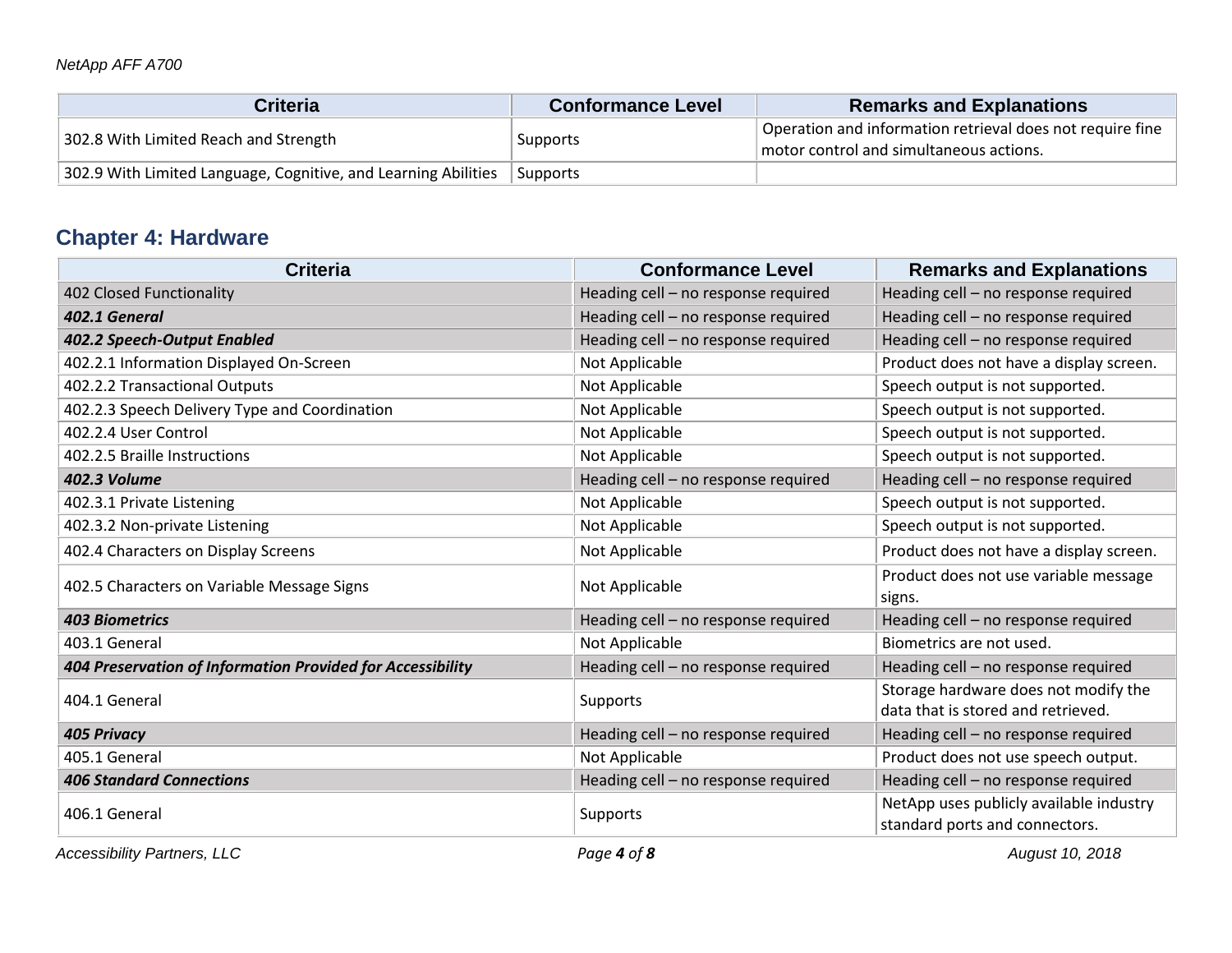| <b>Criteria</b>                            | <b>Conformance Level</b>            | <b>Remarks and Explanations</b>                                                                                                                                                                                                                                                                                    |
|--------------------------------------------|-------------------------------------|--------------------------------------------------------------------------------------------------------------------------------------------------------------------------------------------------------------------------------------------------------------------------------------------------------------------|
| <b>407 Operable Parts</b>                  | Heading cell - no response required | Heading cell - no response required                                                                                                                                                                                                                                                                                |
| 407.2 Contrast                             | Supports                            | White text on black background, or the<br>inverse, is used.                                                                                                                                                                                                                                                        |
| 407.3 Input Controls                       | Heading cell - no response required | Heading cell - no response required                                                                                                                                                                                                                                                                                |
| 407.3.1 Tactilely Discernible              | Supports                            | Product has mechanically operated<br>controls or keys that comply with the<br>following: Controls and Keys shall be<br>tactilely discernible without activating the<br>controls or keys.                                                                                                                           |
| 407.3.2 Alphabetic Keys                    | Not Applicable                      |                                                                                                                                                                                                                                                                                                                    |
| 407.3.3 Numeric Keys                       | Not Applicable                      |                                                                                                                                                                                                                                                                                                                    |
| 407.4 Key Repeat                           | Not Applicable                      | Product does not support key repeat<br>functionality.                                                                                                                                                                                                                                                              |
| 407.5 Timed Response                       | Not Applicable                      | A timed response is not required.                                                                                                                                                                                                                                                                                  |
| 407.6 Operation                            | Supports                            | Product has mechanically operated<br>controls or keys that comply with the<br>following: Controls and Keys shall be<br>operable with one hand and shall not<br>require tight grasping, pinching, twisting<br>of the wrist. The force required to<br>activate controls and keys shall be 5 lbs.<br>(22.2N) maximum. |
| 407.7 Tickets, Fare Cards, and Keycards    | Not Applicable                      |                                                                                                                                                                                                                                                                                                                    |
| 407.8 Reach Height and Depth               | Heading cell - no response required | Heading cell - no response required                                                                                                                                                                                                                                                                                |
| 407.8.1 Vertical Reference Plane           | Supports                            |                                                                                                                                                                                                                                                                                                                    |
| 407.8.1.1 Vertical Plane for Side Reach    | Supports                            |                                                                                                                                                                                                                                                                                                                    |
| 407.8.1.2 Vertical Plane for Forward Reach | Supports                            |                                                                                                                                                                                                                                                                                                                    |
| 407.8.2 Side Reach                         | Supports                            |                                                                                                                                                                                                                                                                                                                    |
| 407.8.2.1 Unobstructed Side Reach          | Supports                            |                                                                                                                                                                                                                                                                                                                    |
| 407.8.2.2 Obstructed Side Reach            | Supports                            |                                                                                                                                                                                                                                                                                                                    |
| 407.8.3 Forward Reach                      | Supports                            |                                                                                                                                                                                                                                                                                                                    |
| 407.8.3.1 Unobstructed Forward Reach       | Supports                            |                                                                                                                                                                                                                                                                                                                    |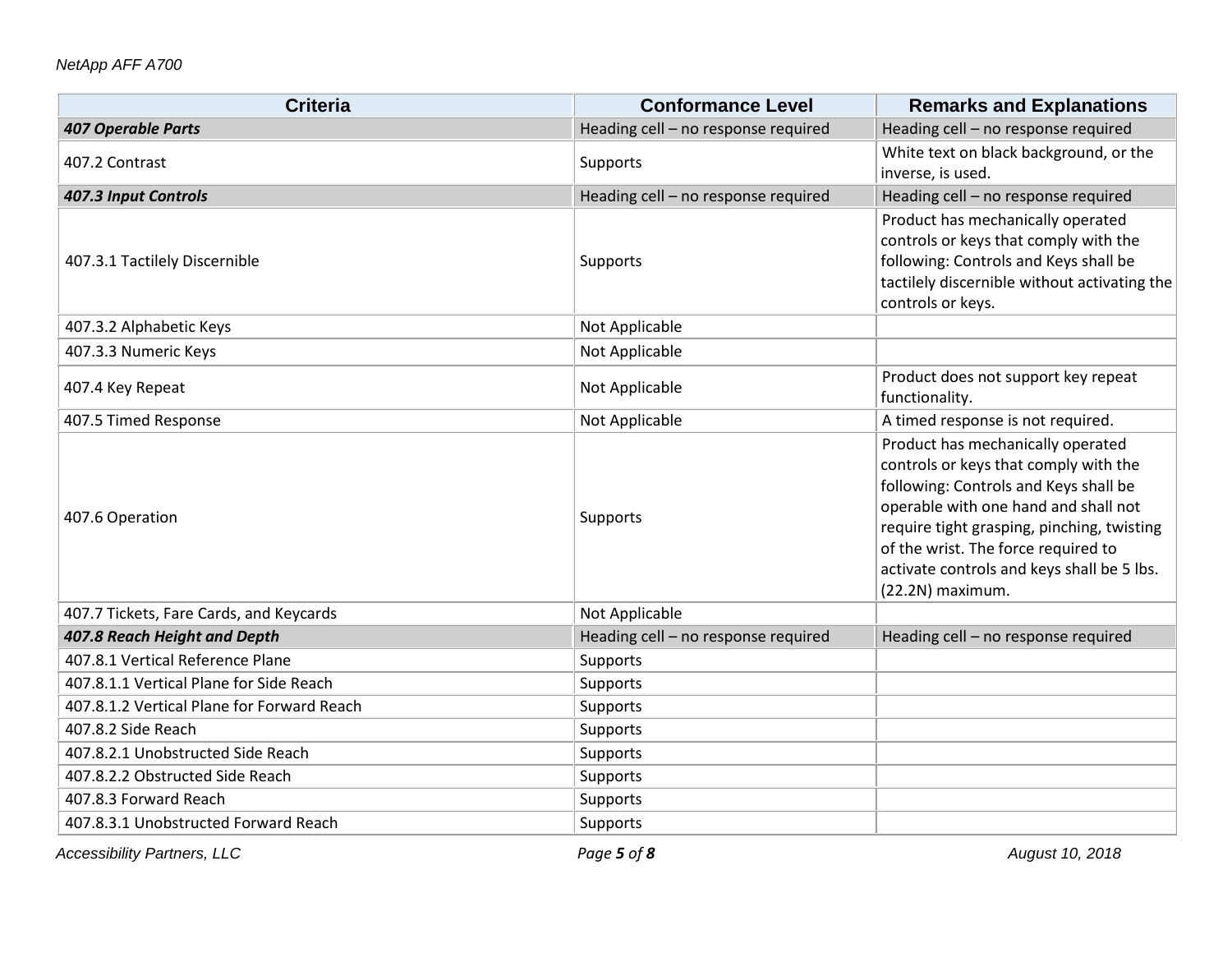#### *NetApp AFF A700*

| <b>Criteria</b>                                                           | <b>Conformance Level</b>            | <b>Remarks and Explanations</b>                                                                                                                   |
|---------------------------------------------------------------------------|-------------------------------------|---------------------------------------------------------------------------------------------------------------------------------------------------|
| 407.8.3.2 Obstructed Forward Reach                                        | Supports                            |                                                                                                                                                   |
| 407.8.3.2.1 Operable Part Height for ICT with Obstructed Forward Reach    | Supports                            |                                                                                                                                                   |
| 407.8.3.2.2 Knee and Toe Space under ICT with Obstructed Forward<br>Reach | Support                             |                                                                                                                                                   |
| <b>408 Display Screens</b>                                                | Heading cell - no response required | Heading cell - no response required                                                                                                               |
| 408.2 Visibility                                                          | Supports                            | Product is stationary. Height is dependent<br>on rack it is mounted on.                                                                           |
| 408.3 Flashing                                                            | Supports                            | Status LEDs either blink less than three<br>times per second or use less space in the<br>field of view permitted by W3C WCAG<br>2.0.              |
| <b>409 Status Indicators</b>                                              | Heading cell - no response required | Heading cell - no response required                                                                                                               |
| 409.1 General                                                             | Does not Support                    | Visual status indicators are not available<br>via touch or sound. Note: status<br>information is available remotely using<br>management software. |
| 410 Color Coding                                                          | Heading cell - no response required | Heading cell - no response required                                                                                                               |
| 410.1 General                                                             | Supports                            | Color is not used as the sole means of<br>conveying information.                                                                                  |
| 411 Audible Signals                                                       | Heading cell - no response required | Heading cell - no response required                                                                                                               |
| 411.1 General                                                             | Not Applicable                      | Audible signals or cues are not used.                                                                                                             |
| 412 ICT with Two-Way Voice Communication                                  | Heading cell - no response required | Heading cell - no response required                                                                                                               |
| 412.2 Volume Gain                                                         | Heading cell - no response required | Heading cell - no response required                                                                                                               |
| 412.2.1 Volume Gain for Wireline Telephones                               | Not Applicable                      | Product does not have two-way ICT<br>communication capabilities.                                                                                  |
| 412.2.2 Volume Gain for Non-Wireline ICT                                  | Not Applicable                      |                                                                                                                                                   |
| 412.3 Interference Reduction and Magnetic Coupling                        | Heading cell - no response required | Heading cell - no response required                                                                                                               |
| 412.3.1 Wireless Handsets                                                 | Not Applicable                      |                                                                                                                                                   |
| 412.3.2 Wireline Handsets                                                 | Not Applicable                      |                                                                                                                                                   |
| 412.4 Digital Encoding of Speech                                          | Not Applicable                      |                                                                                                                                                   |
| 412.5 Real-Time Text Functionality                                        | Reserved for future                 | Reserved for future                                                                                                                               |
| 412.6 Caller ID                                                           | Not Applicable                      |                                                                                                                                                   |

*Accessibility Partners, LLC Page 6 of 8 August 10, 2018*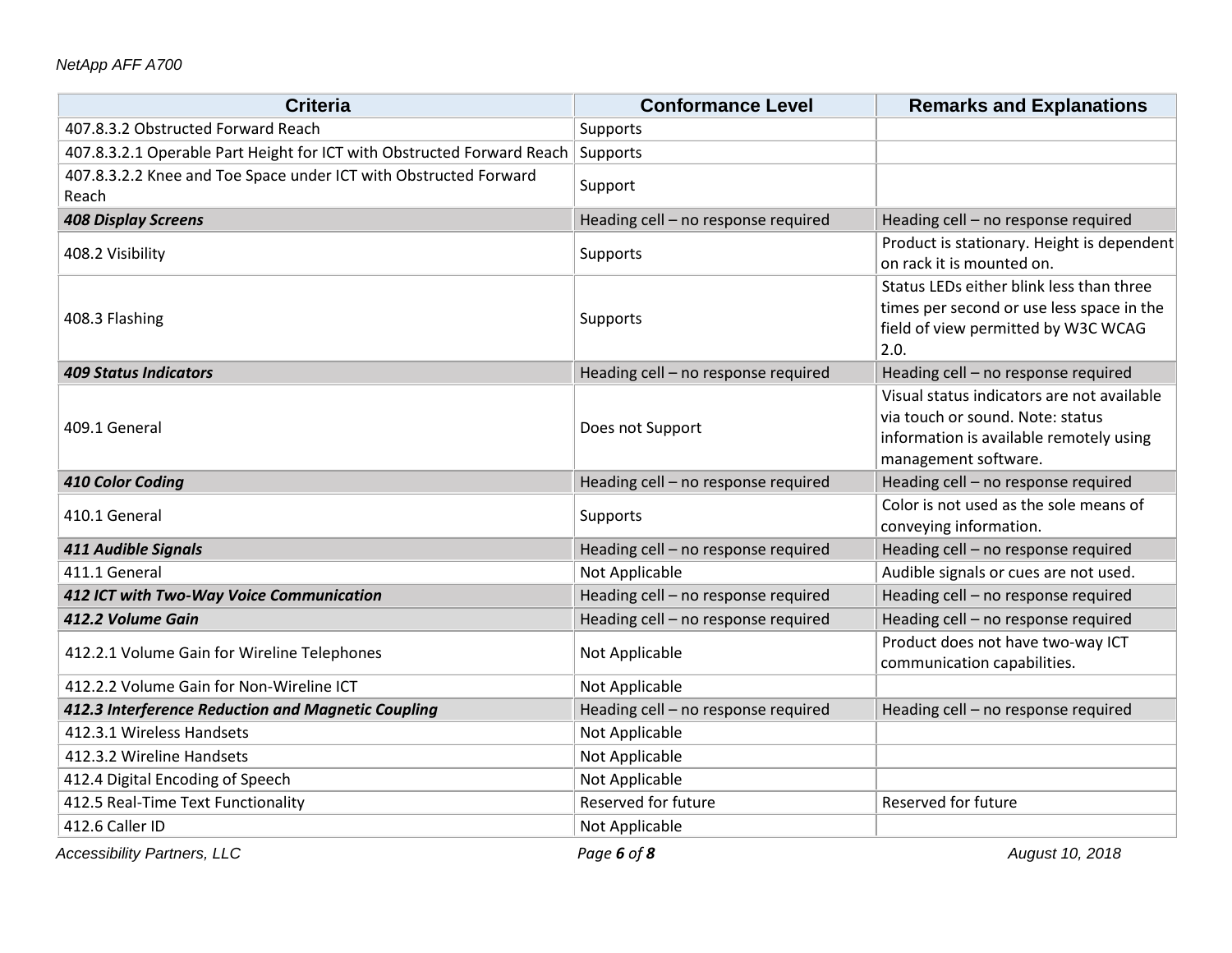| <b>Criteria</b>                                       | <b>Conformance Level</b>            | <b>Remarks and Explanations</b>     |
|-------------------------------------------------------|-------------------------------------|-------------------------------------|
| 412.7 Video Communication                             | Not Applicable                      |                                     |
| 412.8 Legacy TTY Support                              | Heading cell - no response required | Heading cell - no response required |
| 412.8.1 TTY Connectability                            | Not Applicable                      |                                     |
| 412.8.2 Voice and Hearing Carry Over                  | Not Applicable                      |                                     |
| 412.8.3 Signal Compatibility                          | Not Applicable                      |                                     |
| 412.8.4 Voice Mail and Other Messaging Systems        | Not Applicable                      |                                     |
| <b>413 Closed Caption Processing Technologies</b>     | Heading cell - no response required | Heading cell - no response required |
| 413.1.1 Decoding and Display of Closed Captions       | Not Applicable                      |                                     |
| 413.1.2 Pass-Through of Closed Caption Data           | Not Applicable                      |                                     |
| <b>414 Audio Description Processing Technologies</b>  | Heading cell - no response required | Heading cell - no response required |
| 414.1.1 Digital Television Tuners                     | Not Applicable                      |                                     |
| 414.1.2 Other ICT                                     | Not Applicable                      |                                     |
| 415 User Controls for Captions and Audio Descriptions | Heading cell - no response required | Heading cell - no response required |
| 415.1.1 Caption Controls                              | Not Applicable                      |                                     |
| 415.1.2 Audio Description Controls                    | Not Applicable                      |                                     |

## **Chapter 5: Software**

Notes: This product is not software and therefore this section is not applicable to the product.

## **Chapter 6: Support Documentation and Services**

| <b>Criteria</b>                                                           | <b>Conformance Level</b>            | <b>Remarks and Explanations</b>                                                     |
|---------------------------------------------------------------------------|-------------------------------------|-------------------------------------------------------------------------------------|
| 601.1 Scope                                                               | Heading cell - no response required | Heading cell - no response required                                                 |
| <b>602 Support Documentation</b>                                          | Heading cell - no response required | Heading cell - no response required                                                 |
| 602.2 Accessibility and Compatibility Features                            | Supports                            | The documentation is in electronic format and can<br>be converted to other formats. |
| 602.3 Electronic Support Documentation                                    | See WCAG 2.0 section                | See information in WCAG section                                                     |
| 602.4 Alternate Formats for Non-Electronic Support Documentation Supports |                                     | The documentation is in electronic format and can<br>be converted to other formats. |